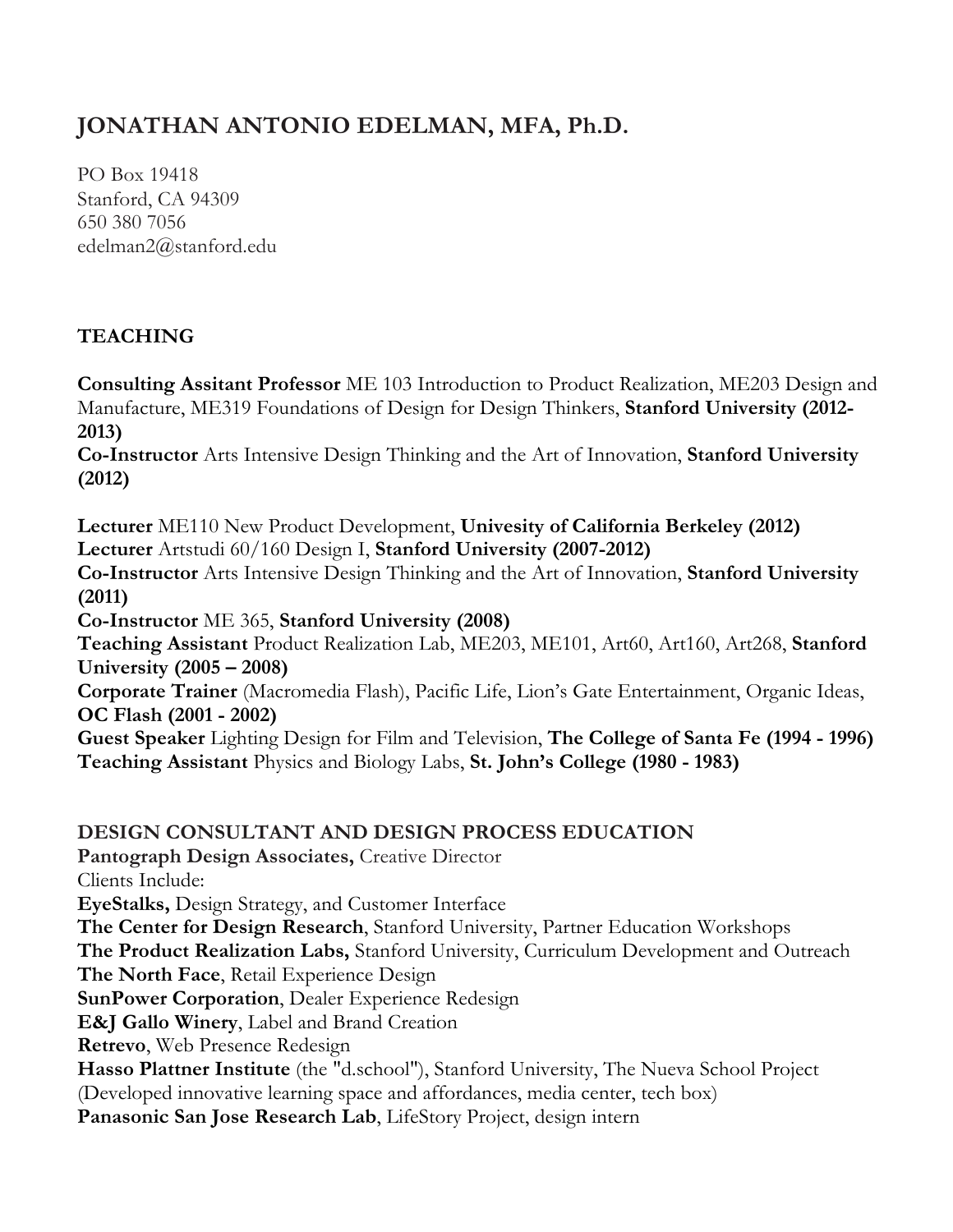#### **INTERACTIVE MOTION GRAPHICS DESIGN AND PROGRAMMING**

**Creative Director**, Five Palms Design – Web and Graphic Design, and Interactive Programming **Chief Technical Officer**, Digital Analogies – Educational Multimedia Design

## **EDUCATION**

**Ph.D.,** Mechanical Engineering, Design Theory and Methodology, Stanford University (2006 - 11) **MFA,** (Product Design), Stanford University (2004 - 06) **B.A.,** Mathematics and Philosophy, St. John's College, Annapolis (1979 - 83) **Summer Institute for Entrepreneurship**, Graduate School of Business, Stanford University (2009) **Bookbinding and Letterpress Printing**, San Francisco Center for the Book (2011) **Screenwriting I & II**, American Film Institute (1997) **Conversational Italian**, La Scuola Dante Alighieri, Florence, Italy (1983 - 84)

#### **AUTHOR**

"PRL Case Studies", Product Realization Lab, Stanford University (2007), (Author, Photographer) "Introduction to Programming in Flash 5 for Artists and Designers" (2001), (Course Developer/Author)

#### **VISUAL CONSULTANT FOR FILM AND TELEVISION**

Chief Lighting Technician (IATSE Local 728, NABET 15) - Gaffer/Lighting Designer for Stage, Film, and Interactive Media (1983 - 2003)

## **ASSISTANT DIRECTOR**

Woodstock Playhouse (1984 - 1985 Summer Seasons)

#### **RECENT PUBLICATIONS**

Edelman, Jonathan, "Qualitative Methods and Metrics for Assessing Wayfinding and Navigation in Engineering Design" in **Design Thinking Research**, Springer Berlin Heidelberg New York, 2013 (Forthcoming).

Edelman, Jonathan, Avantika Agarwal, Cole Paterson, Sophia Mark, and Larry Leifer "Understanding Radical Breaks" in **Studying Co-Creation in Practice**, Springer Berlin Heidelberg New York, 2012.

Edelman, J., and Currano, R. "Re-representation: affordances of shared models in team-based design" in **Design Thinking Understand - Improve - Apply**, Springer Berlin Heidelberg New York, 1st Edition, 2011.

Gabrysiak, G., Edelman, J., Giese, H. & Seibel, A. How Tangible can Virtual Prototypes be?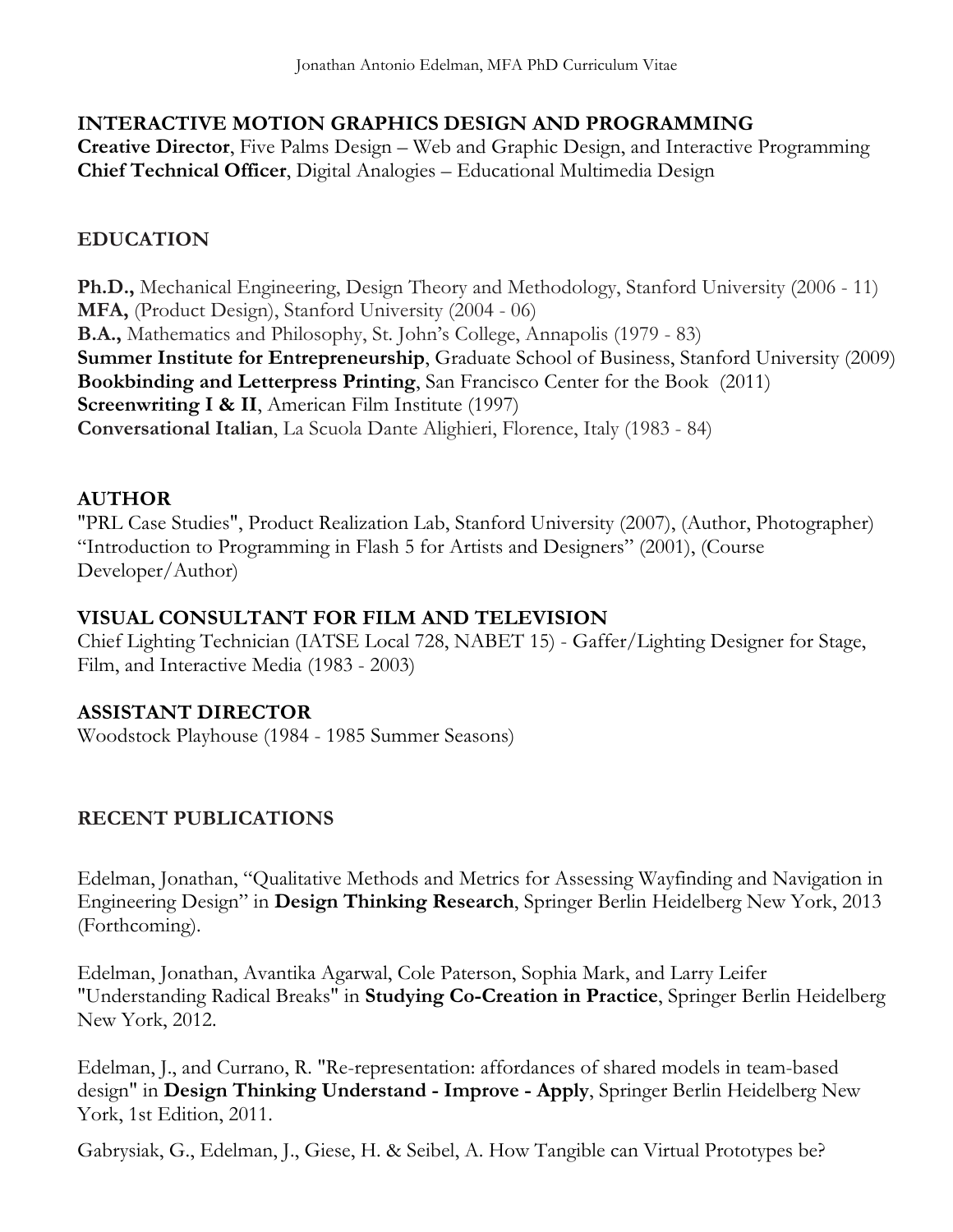**Proceedings of the 8th Design Thinking Research Symposium**, pp. 163-174, Sydney, Australia, October 2010.

Alexander Luebbe, Jonathan Edelman, Martin Steinert, Larry Leifer and Mathias Weske, Design thinking implemented in software engineering tools **8th Design Thinking Research Symposium**  (DTRS8), University of Technology, Sydney, Australia, September 2010.

Jonathan Edelman, Alexander Grosskopf, Mathias Weske. Tangible Business Process Modeling: A New Approach, **Proceedings of the 17th International Conference on Engineering Design** (ICED), Stanford University, CA, USA, August 2009

Alexander Grosskopf, Jonathan Edelman, Mathias Weske. Tangible Business Process Modeling - Methodology and Experiment, **Design Proceedings of the 1st International Workshop on Empirical Research in Business Process Management** (ER-BPM '09), Ulm, Germany, September 2009.

Edelman, Jonathan Antonio, Larry Leifer, Banny Banerjee, Neeraj Sonalkar, Malte Jung, Micah Lande. Hidden in Plain Sight: Affordances of Shared Models in Team Based Design **Proceedings of the 17th International Conference on Engineering Design** (ICED09), Stanford University, CA, USA, August 2009.

# **INVITED TALKS**

"Understanding Radical Breaks" Berkeley Institute of Design (BID), Berkeley 2012

"Understanding Radical Breaks" Fourth Special Interest Group Design Theory Workshop of the Design Society, Paris 2011

"Media Strategies for Stakeholder Engagement" Meeting of the Vice Presidents of the Ivy Plus (Harvard, Yale, Princeton, Brown, Columbia, Dartmouth, Cornell, Duke, Penn, Chicago, and Stanford) 2010

"Media Strategies for C-K and K-C Transits" Third Special Interest Group Design Theory Workshop of the Design Society, Paris 2010

# **GROUP SHOWS**

"Teatro Ricardo", Great Small Works 9th International Toy Theatre Festival, New York, June 2010 Stanford Student Design Exhibition May, 2006 Stanford Student Design Exhibition May, 2005 Multimedia Works, Cornelia Street Cafe, New York, August 1980